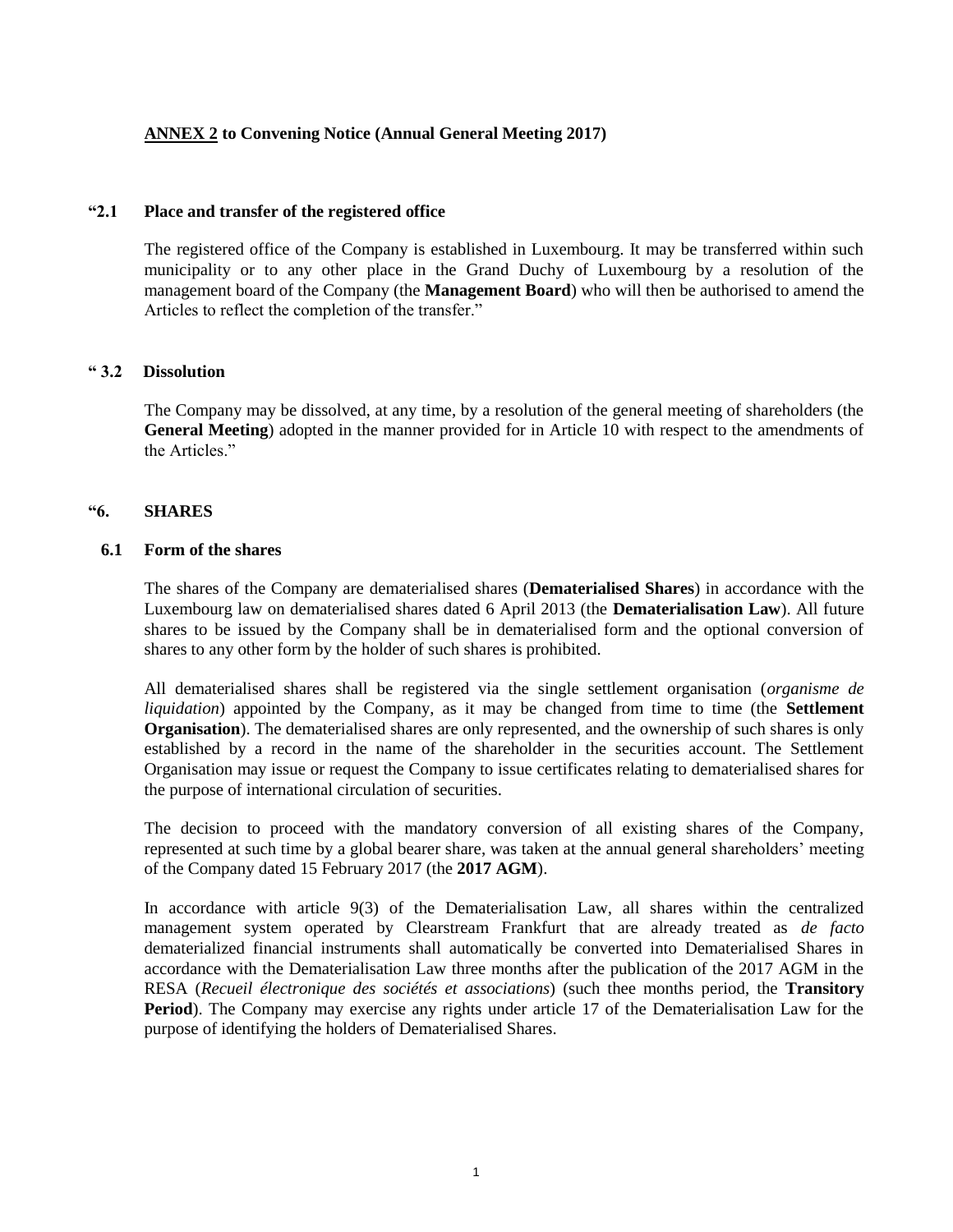# **6.2 Ownership and co-ownership of shares**

The Company will recognise only one holder per share. In the event that a share is held by more than one person, the Company has the right to suspend the exercise of all rights attached to that share until one person has been appointed as sole owner in relation to the Company.

# **6.3 Share repurchases**

The Company may repurchase its own shares within the limits set forth by law.

# **6.4 Deposit**

Notwithstanding the foregoing in this Article 6 and for the duration of the Transitory Period, where (i) registered shares are registered in the share register on behalf of one or more persons (the **Indirect Holders**) in the name of a securities settlement system or the operator of such a system or in the name of a financial institution or other professional depositary of securities or any other depositary (such systems, professionals or other depositaries being referred to hereinafter as **Depositaries**) or of a subdepositary designated by one or more Depositaries, or (ii) bearer shares are deposited with any such Depositary or sub-depositaries (subject to and in accordance with applicable mandatory law), the Company shall, subject to applicable law and the terms, conditions and limitations of any applicable deposit or similar agreement, and upon presentation of a confirmation from such Depositary or subdepositary (issued in accordance with such formal requirements as the Management Board may from time to time determine) certifying the name of the person on whose behalf the shares are held and the number of shares recorded in such person's account with the Depositary or sub-depositary, permit such person to exercise the rights attaching to those shares, including the person's admission and voting at General Meetings, and shall consider such person to be a shareholder for all purposes in these Articles.

Notwithstanding the foregoing in this Article 6, the Company will make any and all payments (including any dividend payments and any other distributions) in respect of shares recorded in the name of a Depositary or subdepositary, or deposited with any of them, as the case may be, whether in cash, shares or other assets, only to such Depositary or sub-depositary, or otherwise in accordance with such Depositary's or sub-depositary's instructions, and that payment shall release the Company from any and all obligations for such payments.

# **6.5 Reporting requirements**

If and for so long some or all of shares of the Company are admitted to trading on a regulated market as defined in the markets in financial instruments law dated 31 July 2007, established or operating within a Member State of the European Economic Area, any natural or legal person, acting alone or in concert with others, who would come to acquire or dispose of shares of the Company, or any other securities of the Company targeted by applicable law, shall comply with applicable reporting requirements within the time frame set forth by applicable law."